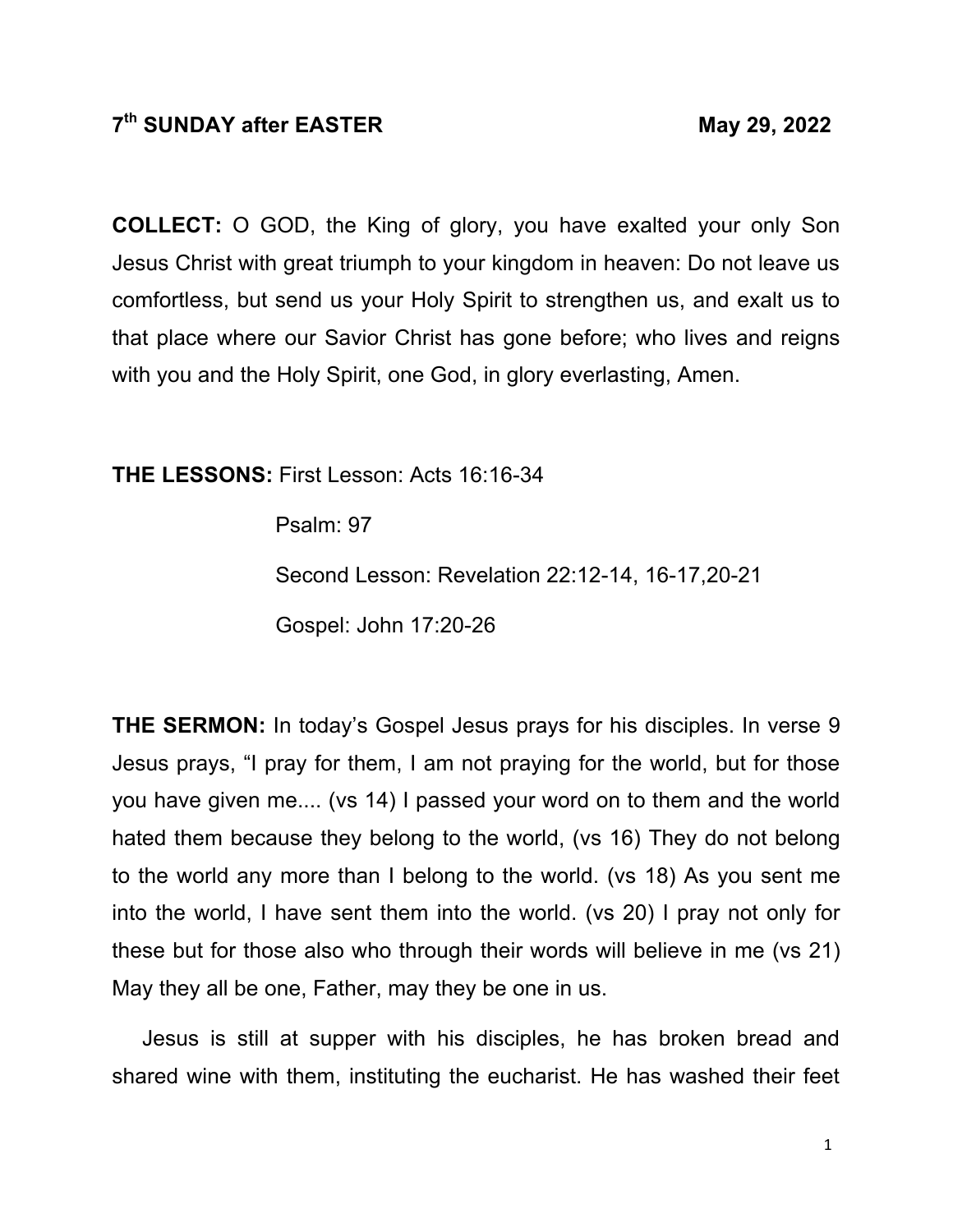and there at the Last Supper he prays for them. As Dr. Martin Luther King said, Jesus knows there are some difficult days ahead for the disciples.

 Jesus knows their strengths and weaknesses; he also knows the challenges of the world. He has sanctified the disciples taking them out of the world and setting them aside to do the mission of his ministry. He has taught and watched over them. He has given them the power to heal, cast out demons and to convert them to followers.

 He knows that within hours he will be taken and the march towards his crucifixion will begin. He does not pray for himself, but he prays for the disciples. Through his experiences with them he has equipped them for the continuation of his ministry. They know that God has sent him into the world and they now know he is the Messiah, the Anointed one. Jesus wants them to have the strength to go on although they will be challenged and assaulted by the world. He wants them to believe they are not alone, but that he is still with them. Jesus wants them to believe that God loves them just as he loved him.

 Jesus prays that the world will recognize that God was in him and the love that prompted God to send him into the world, that same love, has been poured into the disciples. He prays this love will propel them to go on into the world, preach the Gospel, heal the sick and create new followers.

 He wanted God's help and protection for the disciples so that through their work in the world, the world would know that they, like Jesus, did not come to condemn the world, but to show God's love. They would preach the Gospel, in words that Jesus had given them by world and example. They would also show the power of the words through physical healing.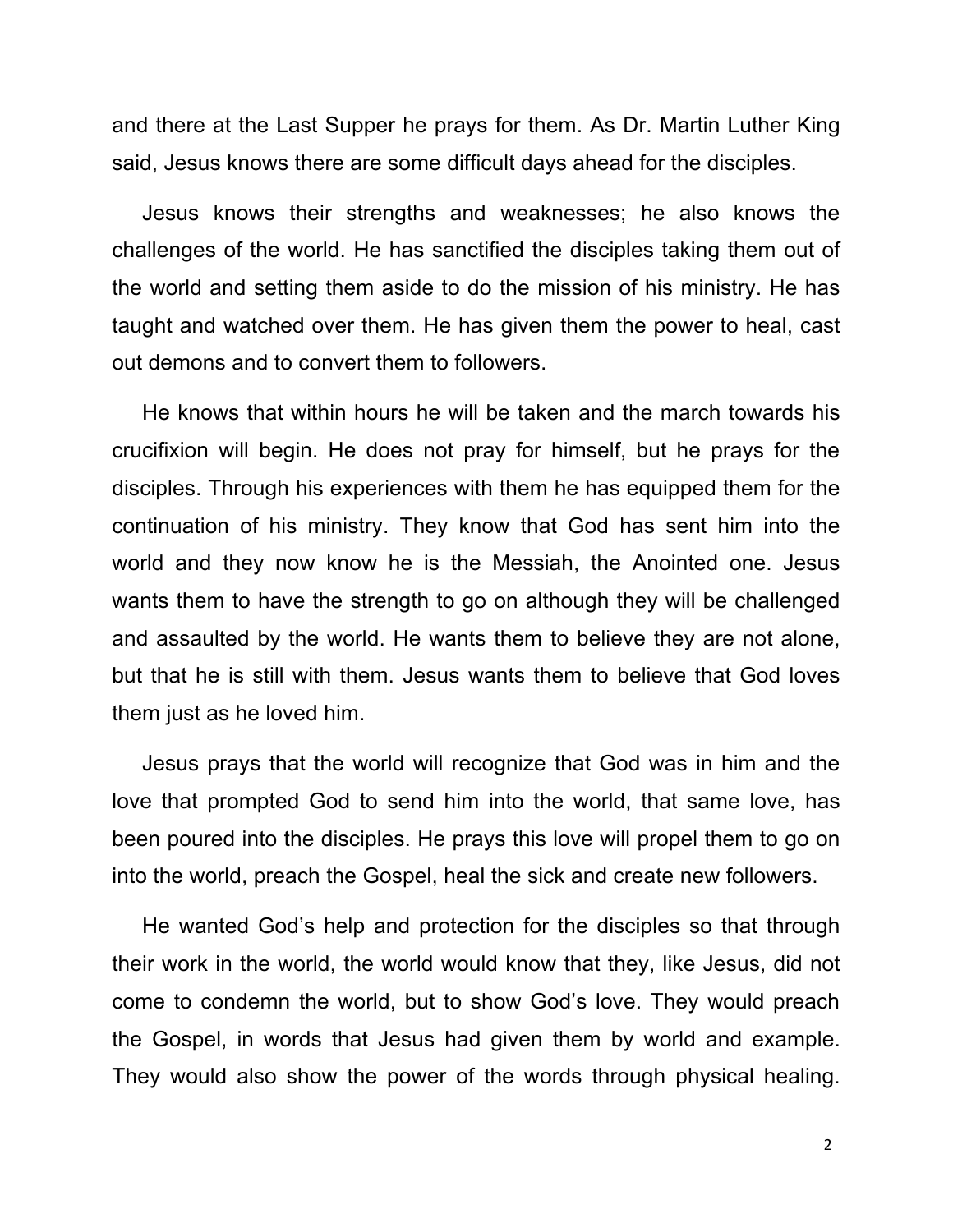They would restore sight to the blind, cure the sick, cast out demons and later, Peter would restore Dorcas, a female follower of Jesus, from death to life.

 As further insurance for the disciples, Jesus after his resurrection will breathe on them and give them a help mate, the Holy Spirit. Then on the day of Pentecost, the disciples will in a fiery display and a rushing sound of wind, that must have sounded like a tornado, receive the Holy Spirit and the ability to preach in many tongues/languages. The day of Pentecost now allows the disciples to teach and spread the Gospel throughout the world.

 The day of Pentecost has become known as the Church's birthday. The Holy Spirit and the Gospel could now be shared with all people of the world.

 If Jesus had to pray, what about us? We are assaulted by many bad things happening in the daily life of our nation and the world. Thanks to the marvel of television and social media, as the news correspondent, Edward R. Murrow used to say and show, **YOU ARE THERE!** We are witnesses to events as they are happening or as they have just occurred.

 On Tuesday of this week, the bad thing was the shooting of the 19 fourth graders and two teachers in Uvalde, Texas. At Robb Elementary School, 10-year olds were shot to death in their class rooms. Minutes before there had been a joyous Honor Roll celebration and proud parents had come to the school to see the children being awarded. After the ceremony, some of the parents allowed their children to come home early. Others told their children to remain at school and finish out the day.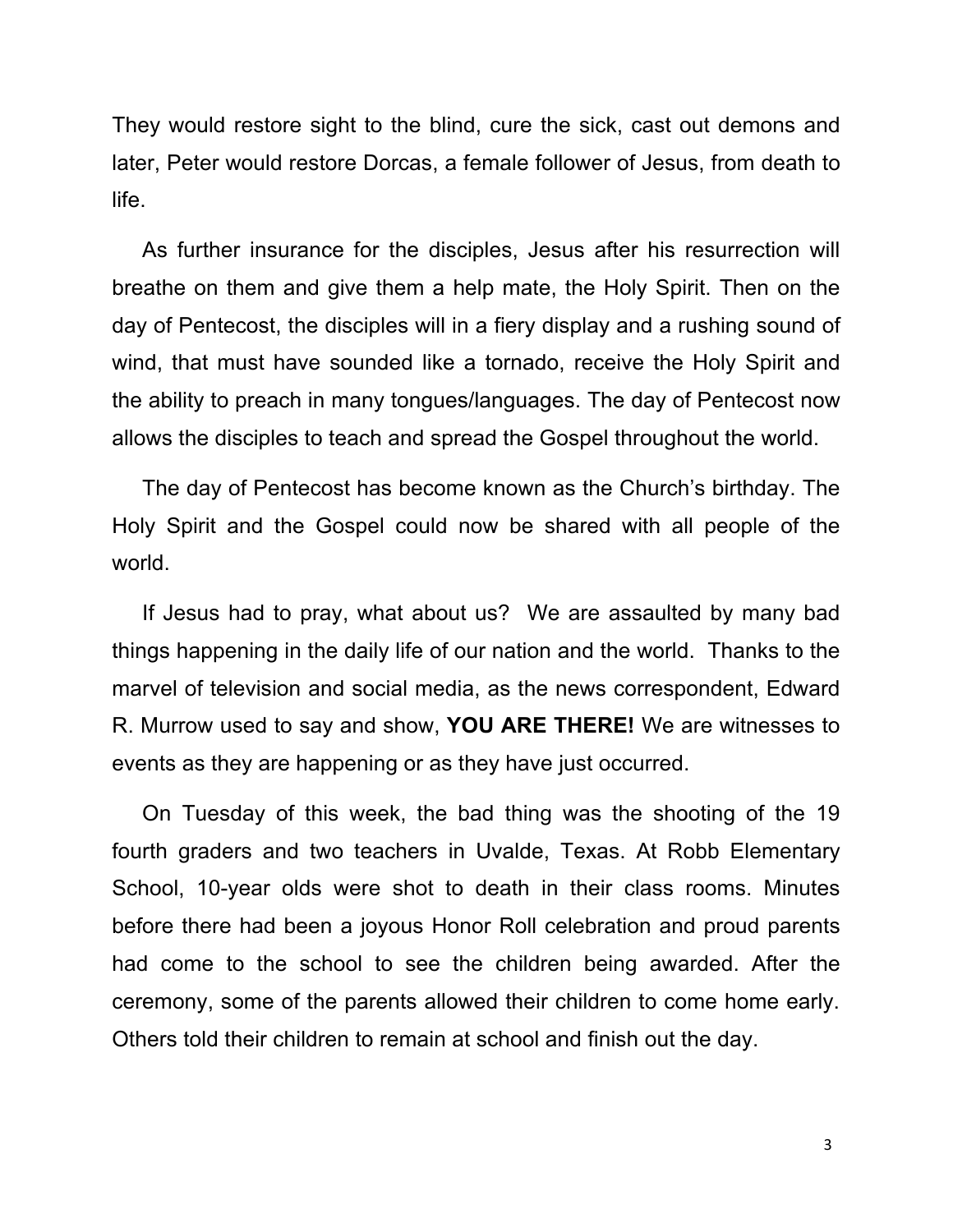The finish of the day was a horrible event. This elementary school in a Texas town of less than 20,000 people was blasted into the news cycle. Innocent children in a normally safe space now decimated. Young lives ended way too soon!

 **It is said: "The worst thing a parent can experience is the loss of a child."** Even if the child has a medical condition that will end in their death, the parent will attend, love and be with the child until the end. They will have presence and be able to talk with and show affection until the end. They may think they are prepared for the child's death but reality and the onset of grieving shows them that they weren't. They did though have a chance to say goodbye. It might not have been with speech; it may have been just their presence at the bedside. Their grief is still barely hard to bear

 Can you imagine the grief a parent has when a child is instantaneously snatched away. *(Pause and think) Do you know how they are feeling?* Is it even possible for you to feel as the parents, families, and even friends in Uvalde are feeling this morning? If you were there, what could you say or do to comfort them? Is it even possible?

 You are there, you are a part of the families standing outside of the school telling the police forces to go inside, to do something. You are there even as you watch it on television, on your computer, through the lens of your camera or social media. You are there.

 How do you feel? Are you going to pray for the departed souls of the children, the teachers and the surviving children who were also in the school? Their hearts now have a large gaping hole, that they may never ill.

4